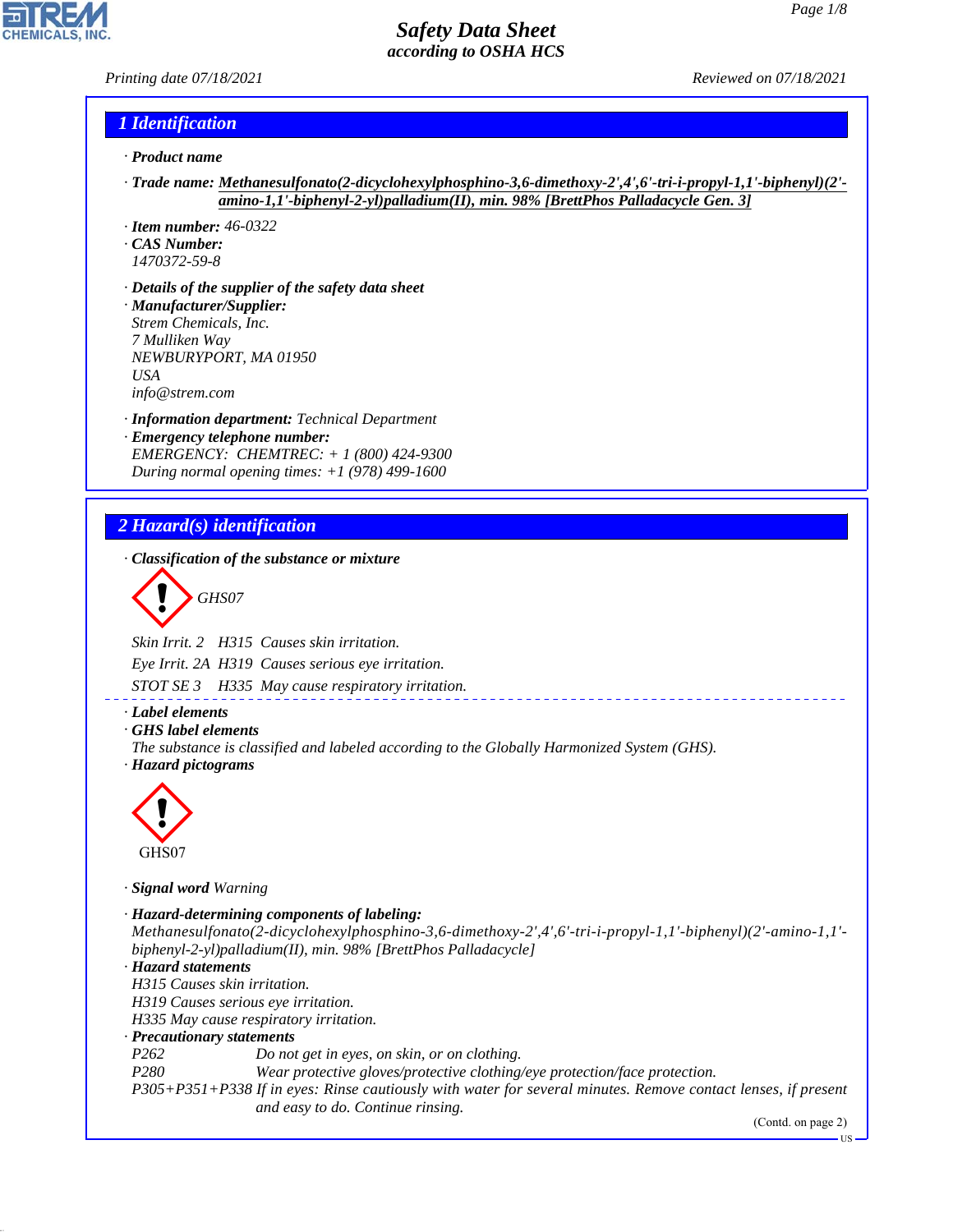*Printing date 07/18/2021 Reviewed on 07/18/2021*



#### *3 Composition/information on ingredients*

*· Chemical characterization: Substances*

*· CAS No. Description*

*1470372-59-8 Methanesulfonato(2-dicyclohexylphosphino-3,6-dimethoxy-2', 4',6'-tri-i-propyl-1,1'-biphenyl)(2'-amino-1,1'-biphenyl-2 yl)palladium(II), min. 98% [BrettPhos Palladacycle]*

## *4 First-aid measures*

- *· Description of first aid measures*
- *· After inhalation: In case of unconsciousness place patient stably in side position for transportation.*
- *· After skin contact: Immediately wash with water and soap and rinse thoroughly.*
- *· After eye contact: Rinse opened eye for several minutes under running water. If symptoms persist, consult a doctor.*
- *· After swallowing: If symptoms persist consult doctor.*
- *· Information for doctor:*
- *· Most important symptoms and effects, both acute and delayed No further relevant information available.*
- *· Indication of any immediate medical attention and special treatment needed No further relevant information available.*

## *5 Fire-fighting measures*

*· Extinguishing media*

44.1.1

- *· Suitable extinguishing agents: Use fire fighting measures that suit the environment.*
- *· Special hazards arising from the substance or mixture No further relevant information available.*

(Contd. on page 3) US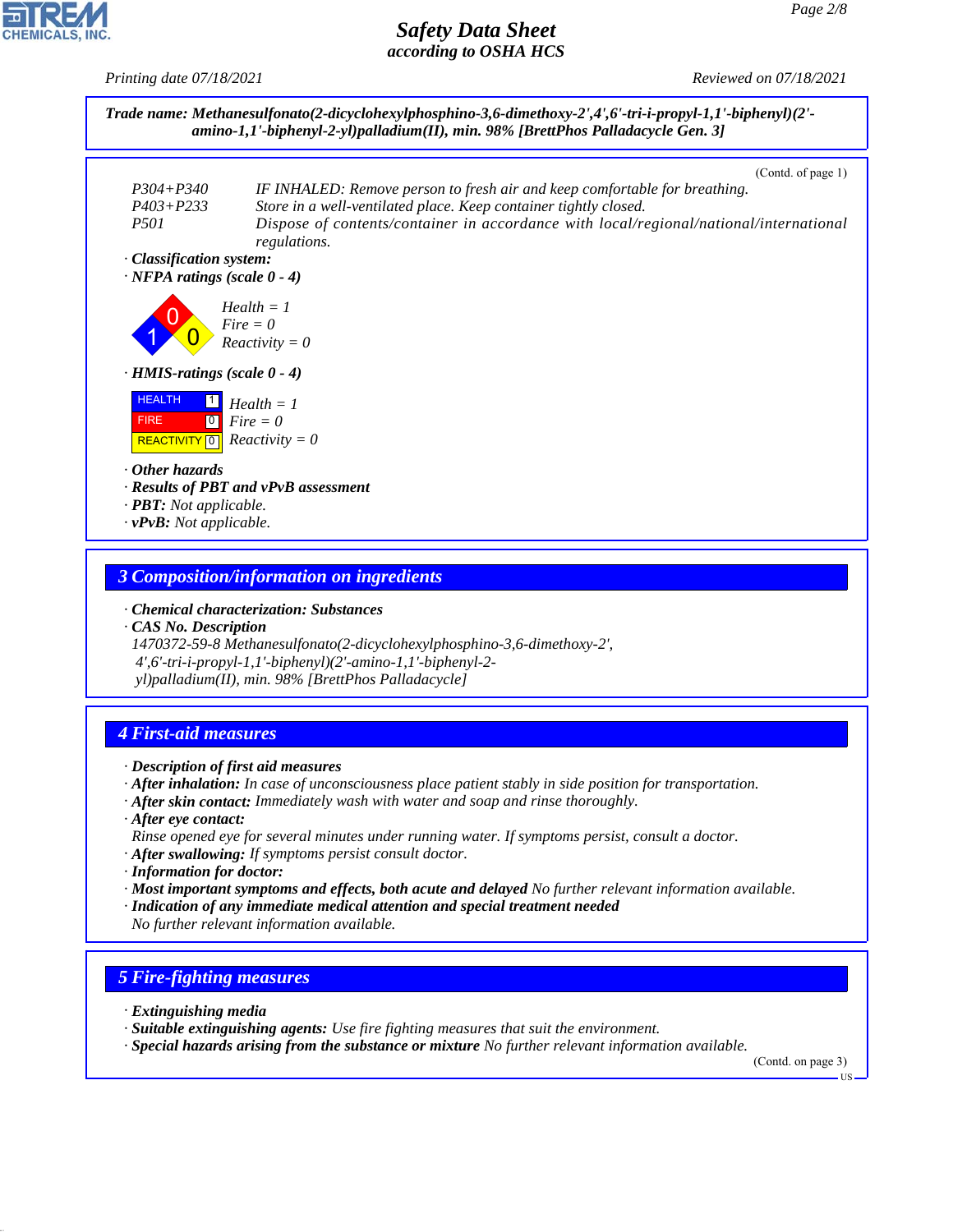

*Trade name: Methanesulfonato(2-dicyclohexylphosphino-3,6-dimethoxy-2',4',6'-tri-i-propyl-1,1'-biphenyl)(2' amino-1,1'-biphenyl-2-yl)palladium(II), min. 98% [BrettPhos Palladacycle Gen. 3]*

(Contd. of page 2)

*· Advice for firefighters*

*· Protective equipment: No special measures required.*

#### *6 Accidental release measures*

*· Personal precautions, protective equipment and emergency procedures Not required.*

- *· Environmental precautions: No special measures required.*
- *· Methods and material for containment and cleaning up:*
- *Dispose contaminated material as waste according to item 13. Ensure adequate ventilation.*
- *· Reference to other sections*

*See Section 7 for information on safe handling. See Section 8 for information on personal protection equipment. See Section 13 for disposal information.*

*· Protective Action Criteria for Chemicals*

*· PAC-1:*

*Substance is not listed.*

*· PAC-2:*

*Substance is not listed.*

*· PAC-3:*

*Substance is not listed.*

#### *7 Handling and storage*

*· Handling:*

- *· Precautions for safe handling No special precautions are necessary if used correctly.*
- *· Information about protection against explosions and fires: No special measures required.*
- *· Conditions for safe storage, including any incompatibilities*
- *· Storage:*
- *· Requirements to be met by storerooms and receptacles: No special requirements.*
- *· Information about storage in one common storage facility: Not required.*
- *· Further information about storage conditions: Keep receptacle tightly sealed.*
- *· Specific end use(s) No further relevant information available.*

#### *8 Exposure controls/personal protection*

*· Additional information about design of technical systems: No further data; see item 7.*

*· Control parameters*

- *· Components with limit values that require monitoring at the workplace: Not required.*
- *· Additional information: The lists that were valid during the creation were used as basis.*

*· Exposure controls*

44.1.1

- *· Personal protective equipment:*
- *· General protective and hygienic measures: Keep away from foodstuffs, beverages and feed. Immediately remove all soiled and contaminated clothing. Wash hands before breaks and at the end of work. Avoid contact with the eyes and skin.*

(Contd. on page 4)

US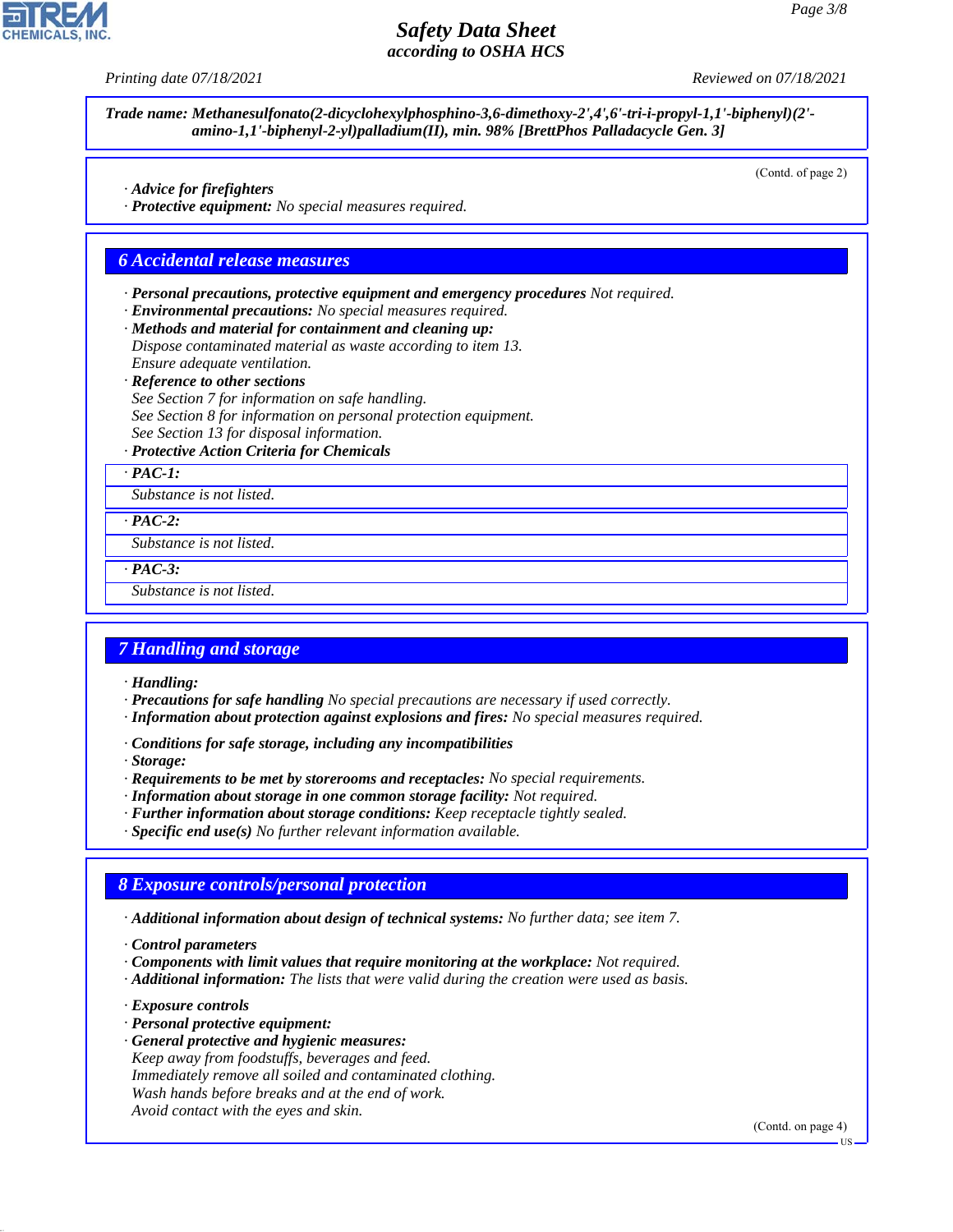**CHEMICALS, INC** 

*Printing date 07/18/2021 Reviewed on 07/18/2021*

*Trade name: Methanesulfonato(2-dicyclohexylphosphino-3,6-dimethoxy-2',4',6'-tri-i-propyl-1,1'-biphenyl)(2' amino-1,1'-biphenyl-2-yl)palladium(II), min. 98% [BrettPhos Palladacycle Gen. 3]*

*· Breathing equipment: A NIOSH approved respirator in accordance with 29 CFR 1910.134. · Protection of hands:*



\_S*Protective gloves*

*The glove material has to be impermeable and resistant to the product/ the substance/ the preparation. Due to missing tests no recommendation to the glove material can be given for the product/ the preparation/ the chemical mixture.*

*Selection of the glove material on consideration of the penetration times, rates of diffusion and the degradation · Material of gloves*

*The selection of the suitable gloves does not only depend on the material, but also on further marks of quality and varies from manufacturer to manufacturer.*

*· Penetration time of glove material*

*The exact break through time has to be found out by the manufacturer of the protective gloves and has to be observed.*

*· Eye protection:*



44.1.1

\_R*Tightly sealed goggles*

| · Information on basic physical and chemical properties |                                               |  |
|---------------------------------------------------------|-----------------------------------------------|--|
| <b>General Information</b>                              |                                               |  |
| $\cdot$ Appearance:                                     |                                               |  |
| Form:                                                   | Powder                                        |  |
| Color:<br>$\cdot$ Odor:                                 | <b>Beige</b><br><i><u><b>Odorless</b></u></i> |  |
| · Odor threshold:                                       | Not determined.                               |  |
|                                                         |                                               |  |
| $\cdot$ pH-value:                                       | Not applicable.                               |  |
| Change in condition                                     |                                               |  |
| <b>Melting point/Melting range:</b>                     | Undetermined.                                 |  |
| <b>Boiling point/Boiling range:</b>                     | Undetermined.                                 |  |
| $\cdot$ Flash point:                                    | Not applicable.                               |  |
| · Flammability (solid, gaseous):                        | Not determined.                               |  |
| · Ignition temperature:                                 |                                               |  |
| <b>Decomposition temperature:</b>                       | Not determined.                               |  |
| $\cdot$ Auto igniting:                                  | Not determined.                               |  |
| · Danger of explosion:                                  | Product does not present an explosion hazard. |  |
| $\cdot$ Explosion limits:                               |                                               |  |
| Lower:                                                  | Not determined.                               |  |
| <b>Upper:</b>                                           | Not determined.                               |  |
| · Vapor pressure:                                       | Not applicable.                               |  |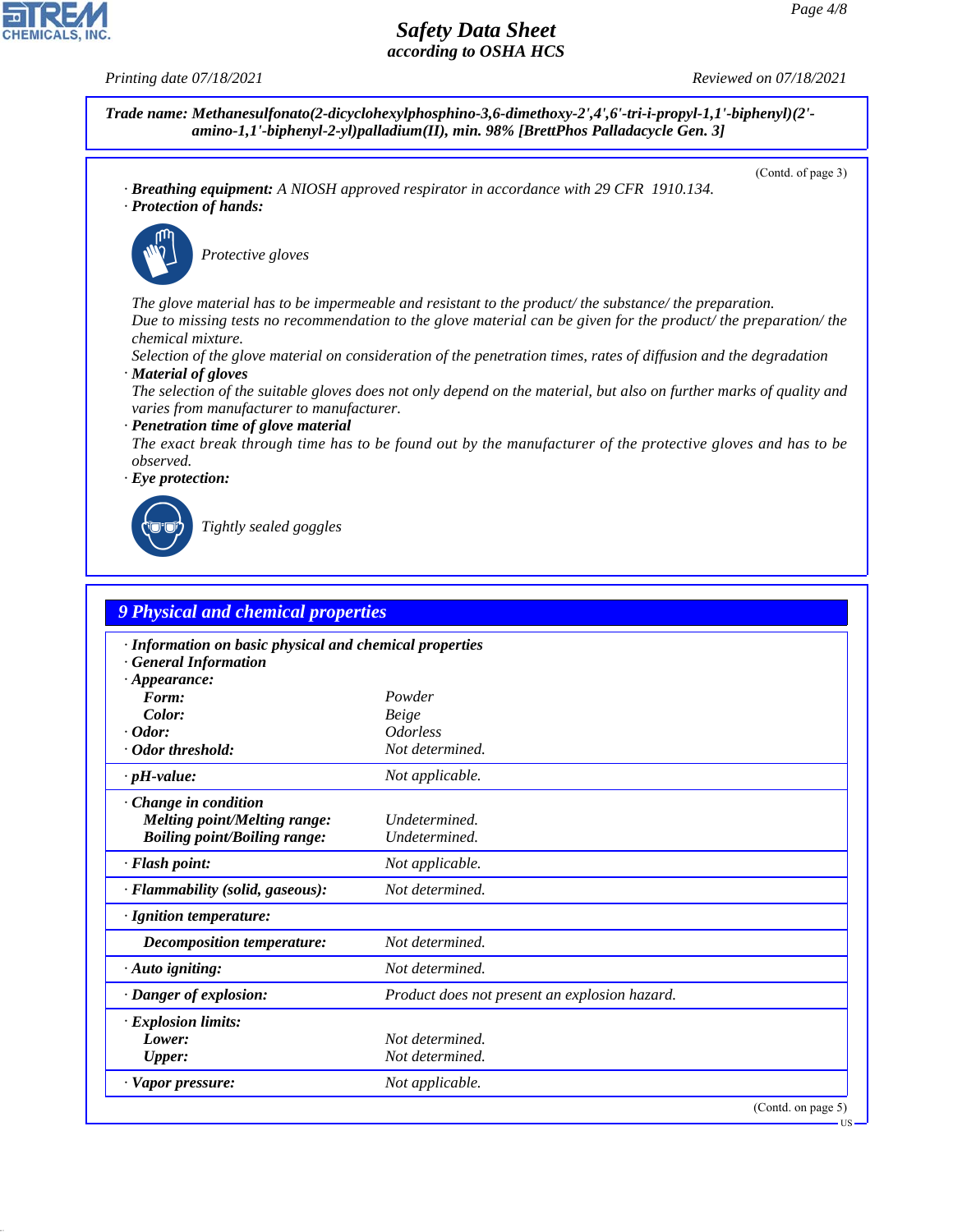

*Printing date 07/18/2021 Reviewed on 07/18/2021*

*Trade name: Methanesulfonato(2-dicyclohexylphosphino-3,6-dimethoxy-2',4',6'-tri-i-propyl-1,1'-biphenyl)(2' amino-1,1'-biphenyl-2-yl)palladium(II), min. 98% [BrettPhos Palladacycle Gen. 3]*

|                                                            |                                            | (Contd. of page 4) |
|------------------------------------------------------------|--------------------------------------------|--------------------|
| $\cdot$ Density:                                           | Not determined.                            |                    |
| · Relative density                                         | Not determined.                            |                    |
| · Vapor density                                            | Not applicable.                            |                    |
| $\cdot$ Evaporation rate                                   | Not applicable.                            |                    |
| $\cdot$ Solubility in / Miscibility with                   |                                            |                    |
| Water:                                                     | <i>Insoluble.</i>                          |                    |
| · Partition coefficient (n-octanol/water): Not determined. |                                            |                    |
| · Viscosity:                                               |                                            |                    |
| Dynamic:                                                   | Not applicable.                            |                    |
| Kinematic:                                                 | Not applicable.                            |                    |
| · Solvent content:                                         |                                            |                    |
| Organic solvents:                                          | $0.0\%$                                    |                    |
| <b>VOC</b> content:                                        | 0.0 g/l / 0.00 lb/gl                       |                    |
| <i>Solids content:</i>                                     | $100.0\%$                                  |                    |
| $\cdot$ Other information                                  | No further relevant information available. |                    |

## *10 Stability and reactivity*

*· Reactivity No further relevant information available.*

- *· Chemical stability*
- *· Thermal decomposition / conditions to be avoided: No decomposition if used according to specifications.*
- *· Possibility of hazardous reactions No dangerous reactions known.*
- *· Conditions to avoid No further relevant information available.*
- *· Incompatible materials: No further relevant information available.*
- *· Hazardous decomposition products: No dangerous decomposition products known.*

## *11 Toxicological information*

- *· Information on toxicological effects*
- *· Acute toxicity:*
- *· Primary irritant effect:*
- *· on the skin: Irritant to skin and mucous membranes.*
- *· on the eye: Irritating effect.*
- *· Sensitization: No sensitizing effects known.*
- *· Additional toxicological information:*

#### *· Carcinogenic categories*

*· IARC (International Agency for Research on Cancer)*

*Substance is not listed.*

#### *· NTP (National Toxicology Program)*

*Substance is not listed.*

#### *· OSHA-Ca (Occupational Safety & Health Administration)*

*Substance is not listed.*

44.1.1

(Contd. on page 6)

US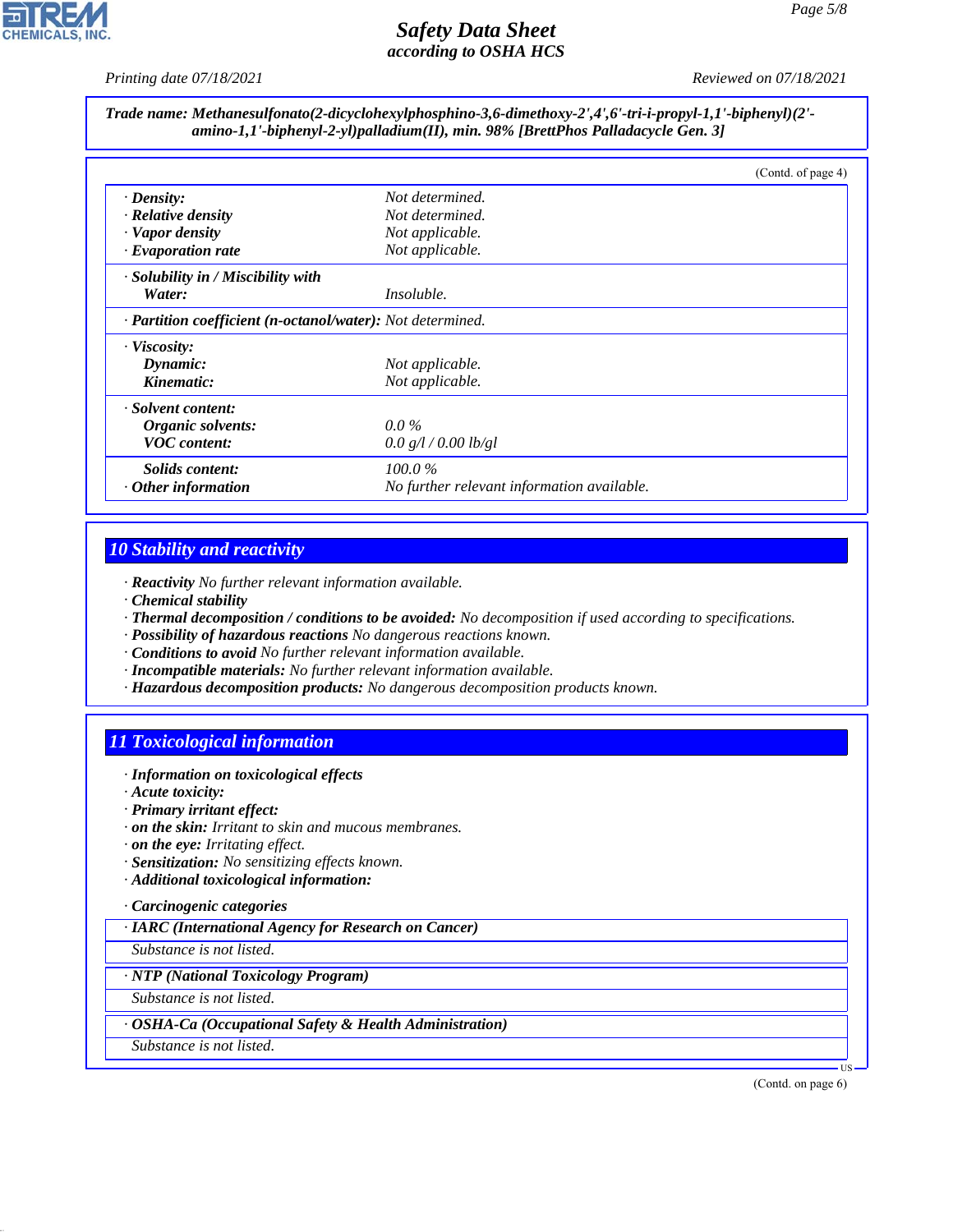**CHEMICALS, INC** 

*Printing date 07/18/2021 Reviewed on 07/18/2021*

*Trade name: Methanesulfonato(2-dicyclohexylphosphino-3,6-dimethoxy-2',4',6'-tri-i-propyl-1,1'-biphenyl)(2' amino-1,1'-biphenyl-2-yl)palladium(II), min. 98% [BrettPhos Palladacycle Gen. 3]*

(Contd. of page 5)

#### *12 Ecological information*

- *· Toxicity*
- *· Aquatic toxicity: No further relevant information available.*
- *· Persistence and degradability No further relevant information available.*
- *· Behavior in environmental systems:*
- *· Bioaccumulative potential No further relevant information available.*
- *· Mobility in soil No further relevant information available.*
- *· Additional ecological information:*
- *· General notes: Not known to be hazardous to water.*
- *· Results of PBT and vPvB assessment*
- *· PBT: Not applicable.*
- *· vPvB: Not applicable.*
- *· Other adverse effects No further relevant information available.*

#### *13 Disposal considerations*

*· Waste treatment methods*

*· Recommendation:*

44.1.1

*Must not be disposed of together with household garbage. Do not allow product to reach sewage system.*

- *· Uncleaned packagings:*
- *· Recommendation: Disposal must be made according to official regulations.*

| <b>14 Transport information</b>                                                     |                 |
|-------------------------------------------------------------------------------------|-----------------|
| · UN-Number<br>· DOT, ADN, IMDG, IATA                                               | not regulated   |
| $\cdot$ UN proper shipping name<br>· DOT, ADN, IMDG, IATA                           | not regulated   |
| $\cdot$ Transport hazard class(es)                                                  |                 |
| · DOT, ADN, IMDG, IATA<br>· Class                                                   | not regulated   |
| · Packing group<br>· DOT, IMDG, IATA                                                | not regulated   |
| · Environmental hazards:<br>$\cdot$ Marine pollutant:                               | N <sub>O</sub>  |
| · Special precautions for user                                                      | Not applicable. |
| · Transport in bulk according to Annex II of<br><b>MARPOL73/78 and the IBC Code</b> | Not applicable. |
| · UN "Model Regulation":                                                            | not regulated   |

(Contd. on page 7)

US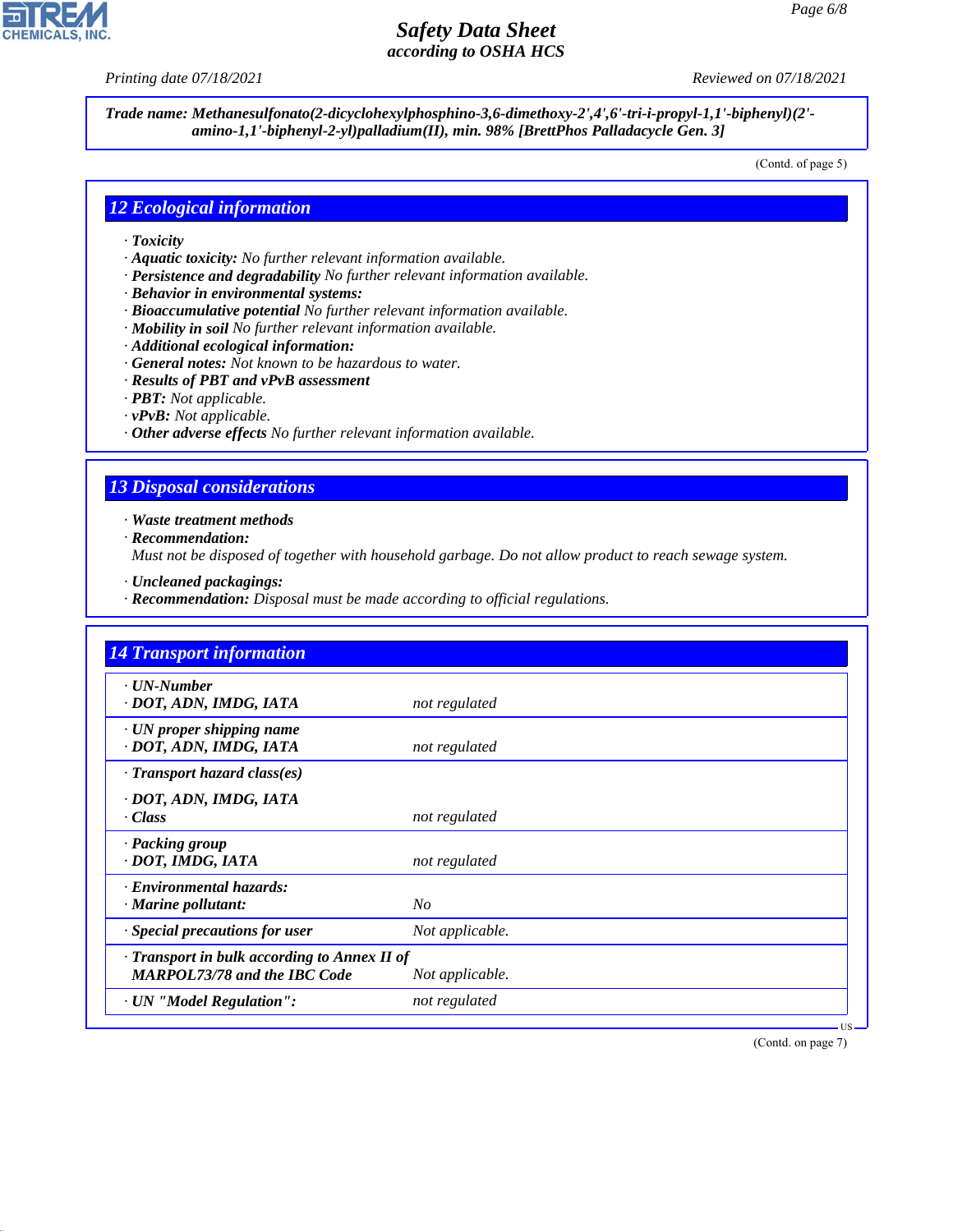

*Printing date 07/18/2021 Reviewed on 07/18/2021*

*Trade name: Methanesulfonato(2-dicyclohexylphosphino-3,6-dimethoxy-2',4',6'-tri-i-propyl-1,1'-biphenyl)(2' amino-1,1'-biphenyl-2-yl)palladium(II), min. 98% [BrettPhos Palladacycle Gen. 3]*

(Contd. of page 6)

## *15 Regulatory information*

*· Safety, health and environmental regulations/legislation specific for the substance or mixture · Sara*

*· Section 355 (extremely hazardous substances):*

*Substance is not listed.*

*· Section 313 (Specific toxic chemical listings):*

*Substance is not listed.*

*· TSCA (Toxic Substances Control Act):*

*Substance is not listed.*

*· Proposition 65*

*· Chemicals known to cause cancer:*

*Substance is not listed.*

*· Chemicals known to cause reproductive toxicity for females:*

*Substance is not listed.*

*· Chemicals known to cause reproductive toxicity for males:*

*· Chemicals known to cause developmental toxicity:*

*Substance is not listed.*

*Substance is not listed.*

*· Carcinogenic categories*

*· EPA (Environmental Protection Agency)*

*Substance is not listed.*

*· TLV (Threshold Limit Value established by ACGIH)*

*Substance is not listed.*

*· NIOSH-Ca (National Institute for Occupational Safety and Health)*

*Substance is not listed.*

#### *· GHS label elements*

*The substance is classified and labeled according to the Globally Harmonized System (GHS).*

*· Hazard pictograms*



44.1.1

*· Signal word Warning*

*· Hazard-determining components of labeling: Methanesulfonato(2-dicyclohexylphosphino-3,6-dimethoxy-2',4',6'-tri-i-propyl-1,1'-biphenyl)(2'-amino-1,1' biphenyl-2-yl)palladium(II), min. 98% [BrettPhos Palladacycle] · Hazard statements H315 Causes skin irritation. H319 Causes serious eye irritation. H335 May cause respiratory irritation. · Precautionary statements P262 Do not get in eyes, on skin, or on clothing.*

(Contd. on page 8)

US